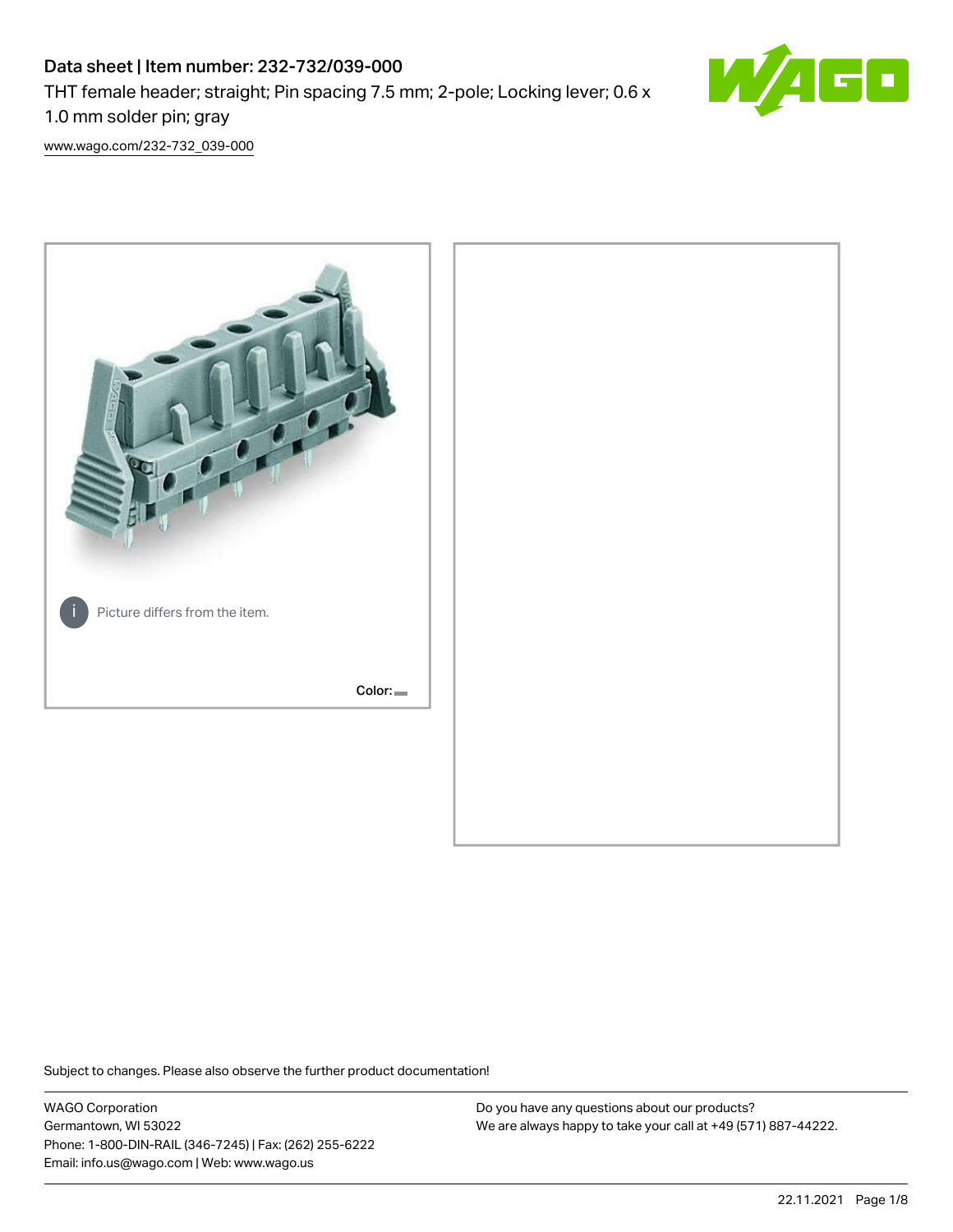

Dimensions in mm

 $L =$  (pole no.  $-1$ ) x pin spacing + 5 mm

2- to 3-pole female connectors – one latch only

### Item description

- **H** Horizontal or vertical PCB mounting via straight or angled solder pins
- For board-to-board and board-to-wire connections
- Touch-proof PCB outputs  $\blacksquare$
- $\blacksquare$ Easy-to-identify PCB inputs and outputs
- $\blacksquare$ With coding fingers

Subject to changes. Please also observe the further product documentation! Data

WAGO Corporation Germantown, WI 53022 Phone: 1-800-DIN-RAIL (346-7245) | Fax: (262) 255-6222 Email: info.us@wago.com | Web: www.wago.us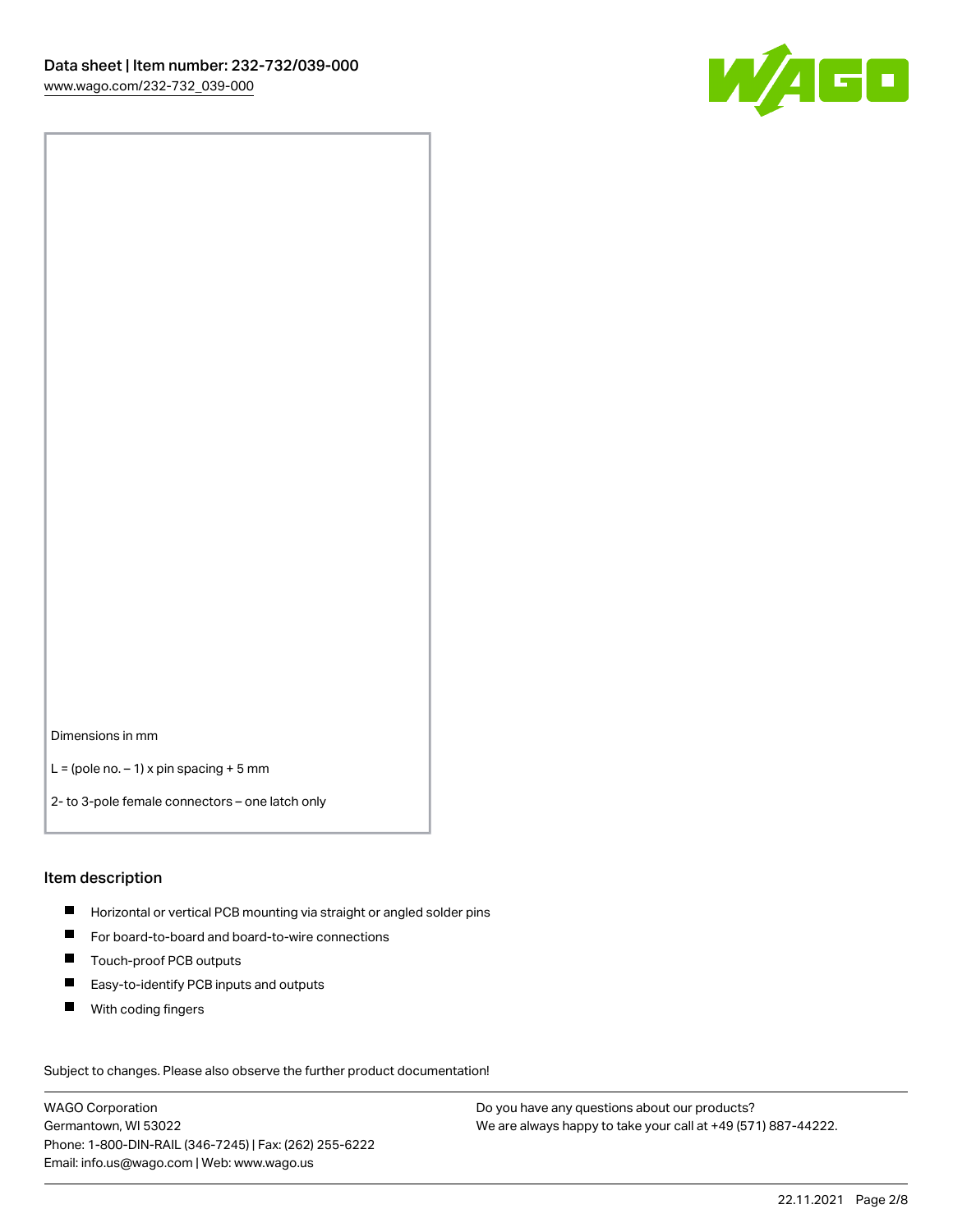

# Data Notes

| Safety information 1 | The <i>MCS – MULTI CONNECTION SYSTEM</i> includes connectors<br>without breaking capacity in accordance with DIN EN 61984. When<br>used as intended, these connectors must not be connected<br>/disconnected when live or under load. The circuit design should<br>ensure header pins, which can be touched, are not live when<br>unmated. |
|----------------------|--------------------------------------------------------------------------------------------------------------------------------------------------------------------------------------------------------------------------------------------------------------------------------------------------------------------------------------------|
| Variants:            | Other pole numbers<br>3.8 mm pin projection for male headers with straight solder pins<br>Gold-plated or partially gold-plated contact surfaces<br>Other versions (or variants) can be requested from WAGO Sales or<br>configured at https://configurator.wago.com/                                                                        |

# Electrical data

### IEC Approvals

| Ratings per                 | IEC/EN 60664-1                                                        |
|-----------------------------|-----------------------------------------------------------------------|
| Rated voltage (III / 3)     | 500 V                                                                 |
| Rated surge voltage (III/3) | 6 kV                                                                  |
| Rated voltage (III/2)       | 630 V                                                                 |
| Rated surge voltage (III/2) | 6 kV                                                                  |
| Nominal voltage (II/2)      | 1000 V                                                                |
| Rated surge voltage (II/2)  | 6 kV                                                                  |
| Rated current               | 12A                                                                   |
| Legend (ratings)            | $(III / 2)$ $\triangle$ Overvoltage category III / Pollution degree 2 |

# UL Approvals

| Approvals per                  | UL 1059 |
|--------------------------------|---------|
| Rated voltage UL (Use Group B) | 300 V   |
| Rated current UL (Use Group B) | 15 A    |
| Rated voltage UL (Use Group D) | 300 V   |
| Rated current UL (Use Group D) | 10 A    |

# Ratings per UL

| Rated voltage UL 1977 | 600 V |
|-----------------------|-------|
| Rated current UL 1977 |       |

Subject to changes. Please also observe the further product documentation!

| <b>WAGO Corporation</b>                                | Do you have any questions about our products?                 |
|--------------------------------------------------------|---------------------------------------------------------------|
| Germantown, WI 53022                                   | We are always happy to take your call at +49 (571) 887-44222. |
| Phone: 1-800-DIN-RAIL (346-7245)   Fax: (262) 255-6222 |                                                               |
| Email: info.us@wago.com   Web: www.wago.us             |                                                               |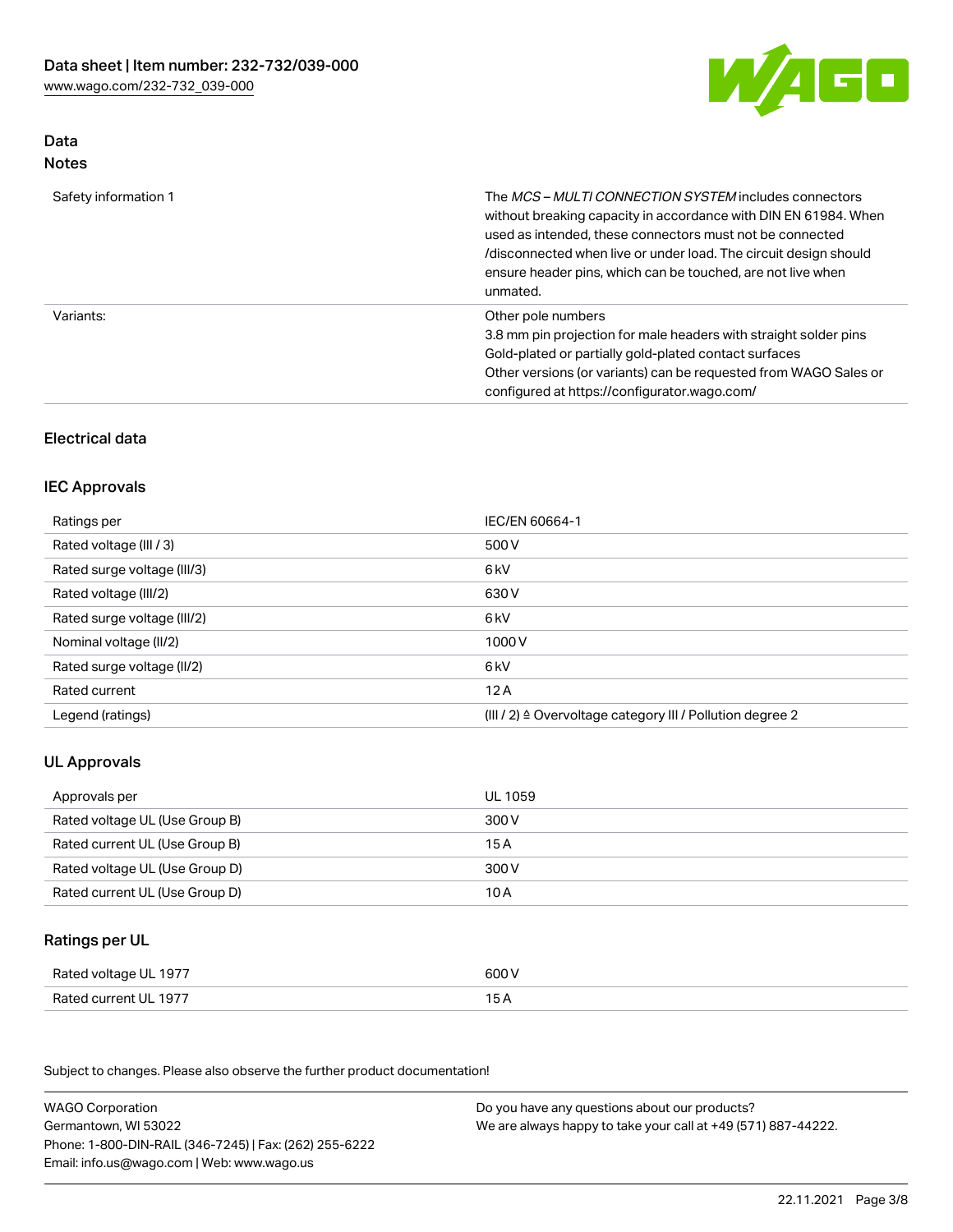

## CSA Approvals

| Approvals per                   | CSA   |
|---------------------------------|-------|
| Rated voltage CSA (Use Group B) | 300 V |
| Rated current CSA (Use Group B) | 15 A  |
| Rated voltage CSA (Use Group D) | 300 V |
| Rated current CSA (Use Group D) | 10 A  |

# Connection data

| Total number of potentials |  |
|----------------------------|--|
| Number of connection types |  |
| Number of levels           |  |

### Connection 1

| Number of poles |  |
|-----------------|--|
|-----------------|--|

# Physical data

| Pin spacing             | 7.5 mm / 0.295 inch   |
|-------------------------|-----------------------|
| Width                   | 27.3 mm / 1.075 inch  |
| Height                  | 23.25 mm / 0.915 inch |
| Height from the surface | 18.25 mm / 0.719 inch |
| Depth                   | 11.6 mm / 0.457 inch  |
| Solder pin length       | $5 \,\mathrm{mm}$     |
| Solder pin dimensions   | $0.6 \times 1$ mm     |
|                         |                       |

# Plug-in connection

| Contact type (pluggable connector) | Female header |
|------------------------------------|---------------|
| Connector (connection type)        | for PCB       |
| Mismating protection               | No            |
| Mating direction to the PCB        | 90 °          |
| Locking of plug-in connection      | locking lever |

## PCB contact

| <b>PCB Contact</b>     | тнт                                        |
|------------------------|--------------------------------------------|
| Solder pin arrangement | over the entire female connector (in-line) |

Subject to changes. Please also observe the further product documentation!

| <b>WAGO Corporation</b>                                | Do you have any questions about our products?                 |
|--------------------------------------------------------|---------------------------------------------------------------|
| Germantown, WI 53022                                   | We are always happy to take your call at +49 (571) 887-44222. |
| Phone: 1-800-DIN-RAIL (346-7245)   Fax: (262) 255-6222 |                                                               |
| Email: info.us@wago.com   Web: www.wago.us             |                                                               |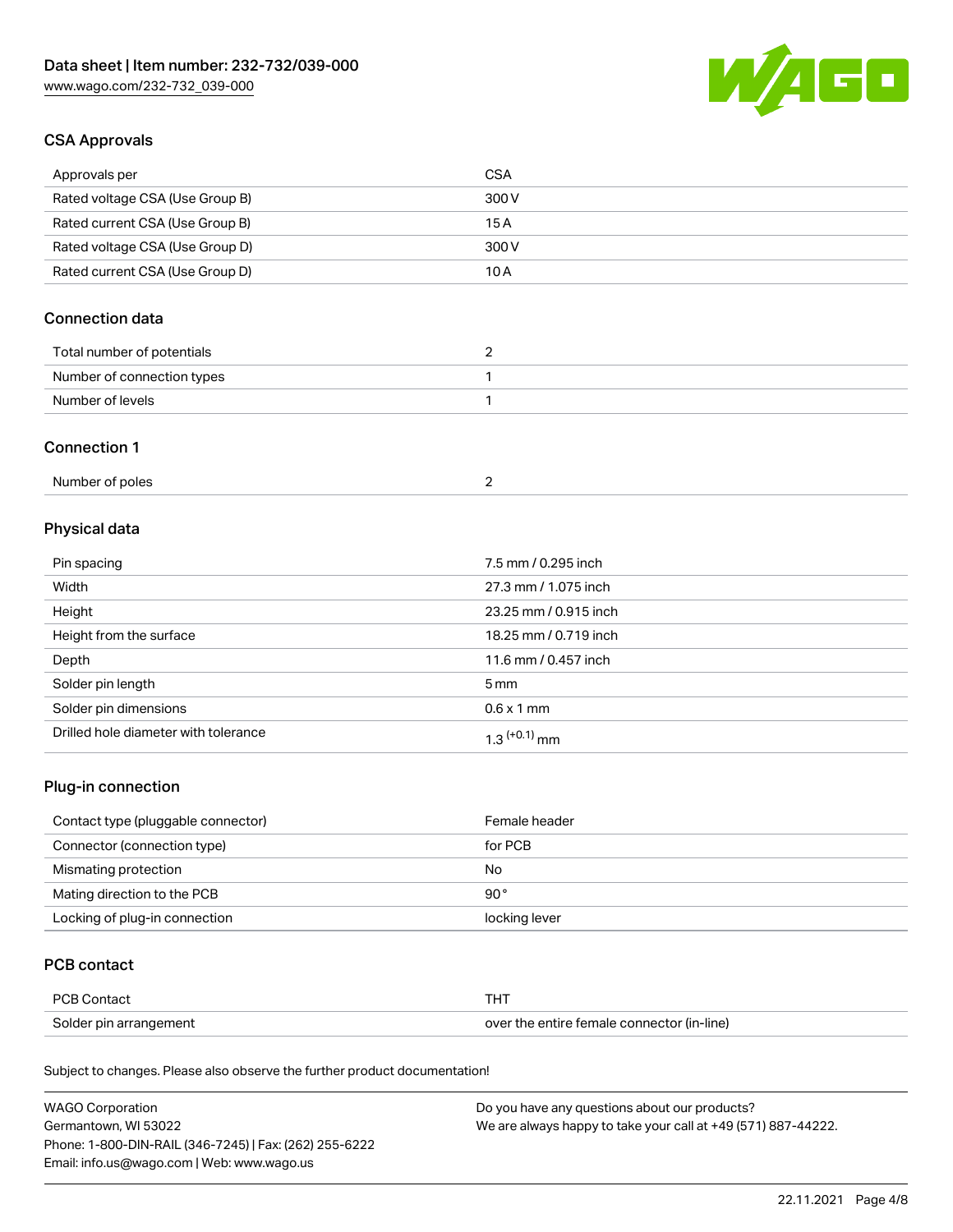

Number of solder pins per potential 1

### Material data

| Color                       | gray             |
|-----------------------------|------------------|
| Material group              |                  |
| Insulation material         | Polyamide (PA66) |
| Flammability class per UL94 | V0               |
| Contact material            | Copper alloy     |
| Contact plating             | tin-plated       |
| Fire load                   | 0.067 MJ         |
| Weight                      | 3g               |

### Environmental requirements

| Limit temperature range<br>. +85 °Ր<br>-60<br>.<br>. |  |
|------------------------------------------------------|--|
|------------------------------------------------------|--|

### Commercial data

| Product Group         | 3 (Multi Conn. System) |
|-----------------------|------------------------|
| PU (SPU)              | 50 Stück               |
| Packaging type        | box                    |
| Country of origin     | DE                     |
| <b>GTIN</b>           | 4044918625739          |
| Customs tariff number | 85366990990            |

### Approvals / Certificates

#### Ship Approvals

|                          |                                        |                                 | Certificate |
|--------------------------|----------------------------------------|---------------------------------|-------------|
| Logo                     | Approval                               | <b>Additional Approval Text</b> | name        |
| ABS.                     | <b>ABS</b>                             | ۰                               | $19 -$      |
|                          | American Bureau of Shipping            |                                 | HG15869876- |
|                          |                                        |                                 | <b>PDA</b>  |
|                          |                                        |                                 |             |
|                          | BV                                     | <b>IEC 60998</b>                | 11915/D0 BV |
|                          | Bureau Veritas S.A.                    |                                 |             |
| <b>BUREAU</b><br>VERITAS |                                        |                                 |             |
|                          | <b>DNV GL</b>                          | EN 60998                        | TAE000016Z  |
|                          | Det Norske Veritas, Germanischer Lloyd |                                 |             |
|                          |                                        |                                 |             |
| <b>UL-Approvals</b>      |                                        |                                 |             |

Subject to changes. Please also observe the further product documentation!

| <b>WAGO Corporation</b>                                | Do you have any questions about our products?                 |
|--------------------------------------------------------|---------------------------------------------------------------|
| Germantown, WI 53022                                   | We are always happy to take your call at +49 (571) 887-44222. |
| Phone: 1-800-DIN-RAIL (346-7245)   Fax: (262) 255-6222 |                                                               |
| Email: info.us@wago.com   Web: www.wago.us             |                                                               |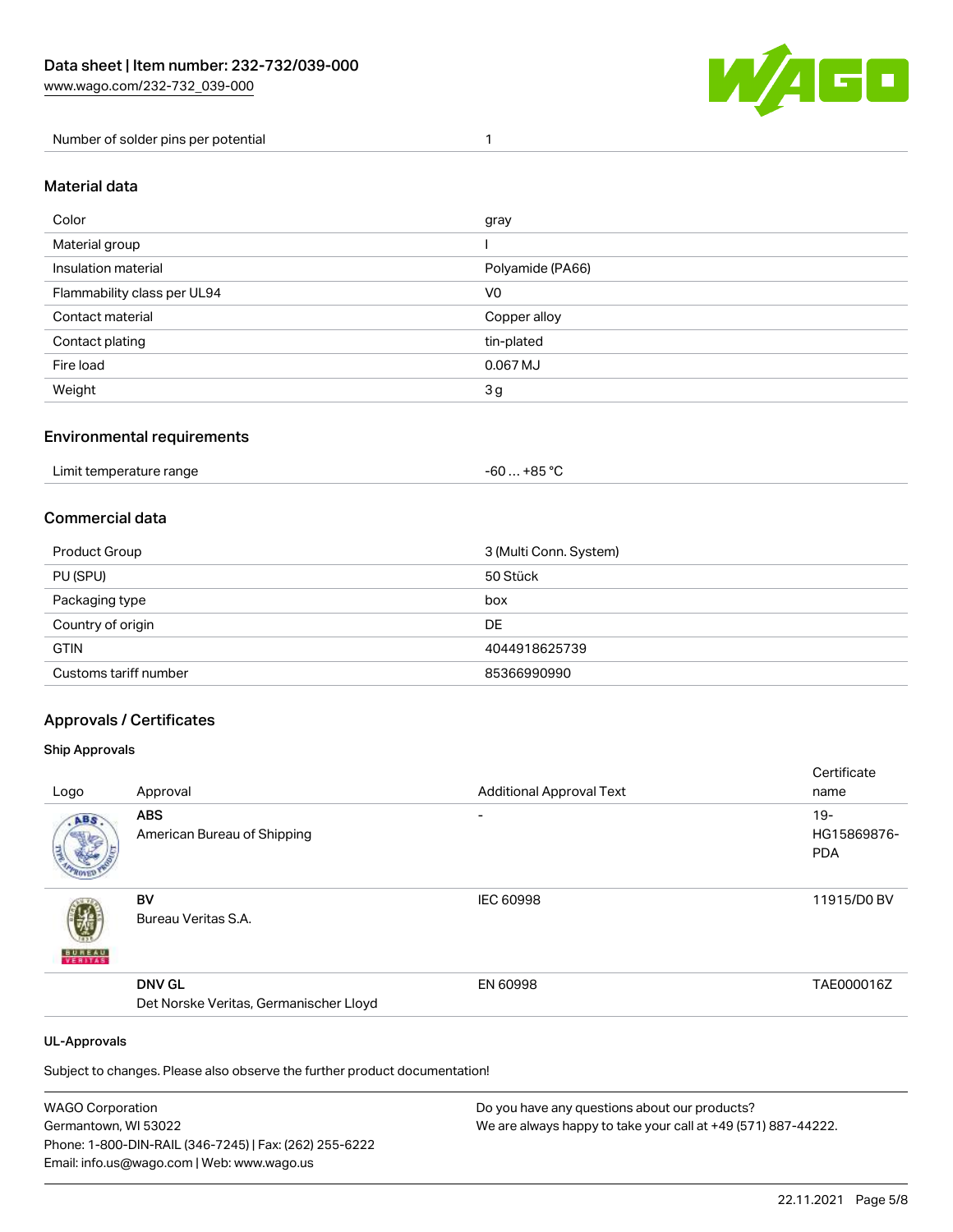

| Logo                                                                                                                         | Approval                                                  | <b>Additional Approval Text</b>                                                                                        |                           | Certificate<br>name  |
|------------------------------------------------------------------------------------------------------------------------------|-----------------------------------------------------------|------------------------------------------------------------------------------------------------------------------------|---------------------------|----------------------|
|                                                                                                                              | <b>UR</b><br>Underwriters Laboratories Inc.               | UL 1059                                                                                                                |                           | E45172               |
|                                                                                                                              | UR<br>Underwriters Laboratories Inc.                      | <b>UL 1977</b>                                                                                                         |                           | E45171               |
| Counterpart                                                                                                                  | Item no.731-602                                           |                                                                                                                        |                           |                      |
|                                                                                                                              |                                                           | 1-conductor male connector; CAGE CLAMP®; 2.5 mm <sup>2</sup> ; Pin spacing 7.5 mm; 2-pole; 2,50 mm <sup>2</sup> ; gray |                           | www.wago.com/731-602 |
| <b>Optional accessories</b><br><b>Testing accessories</b>                                                                    |                                                           |                                                                                                                        |                           |                      |
| Testing accessories                                                                                                          |                                                           |                                                                                                                        |                           |                      |
|                                                                                                                              | Item no.: 210-136<br>Test plug; 2 mm Ø; with 500 mm cable |                                                                                                                        |                           | www.wago.com/210-136 |
| Item no.: 231-662<br>Test plugs for female connectors; for 7.5 mm and 7.62 mm pin spacing; 2,50 mm <sup>2</sup> ; light gray |                                                           | www.wago.com/231-662                                                                                                   |                           |                      |
| <b>Downloads</b><br>Documentation                                                                                            |                                                           |                                                                                                                        |                           |                      |
| <b>Additional Information</b><br><b>Technical explanations</b>                                                               |                                                           | 2019 Apr 3                                                                                                             | pdf<br>$2.0\,\mathrm{MB}$ | Download             |
| <b>CAD files</b>                                                                                                             |                                                           |                                                                                                                        |                           |                      |
| CAD data                                                                                                                     |                                                           |                                                                                                                        |                           |                      |
|                                                                                                                              | 2D/3D Models 232-732/039-000                              |                                                                                                                        | <b>URL</b>                | Download             |
| <b>CAE</b> data                                                                                                              |                                                           |                                                                                                                        |                           |                      |

Subject to changes. Please also observe the further product documentation!

WAGO Corporation Germantown, WI 53022 Phone: 1-800-DIN-RAIL (346-7245) | Fax: (262) 255-6222 Email: info.us@wago.com | Web: www.wago.us Do you have any questions about our products? We are always happy to take your call at +49 (571) 887-44222.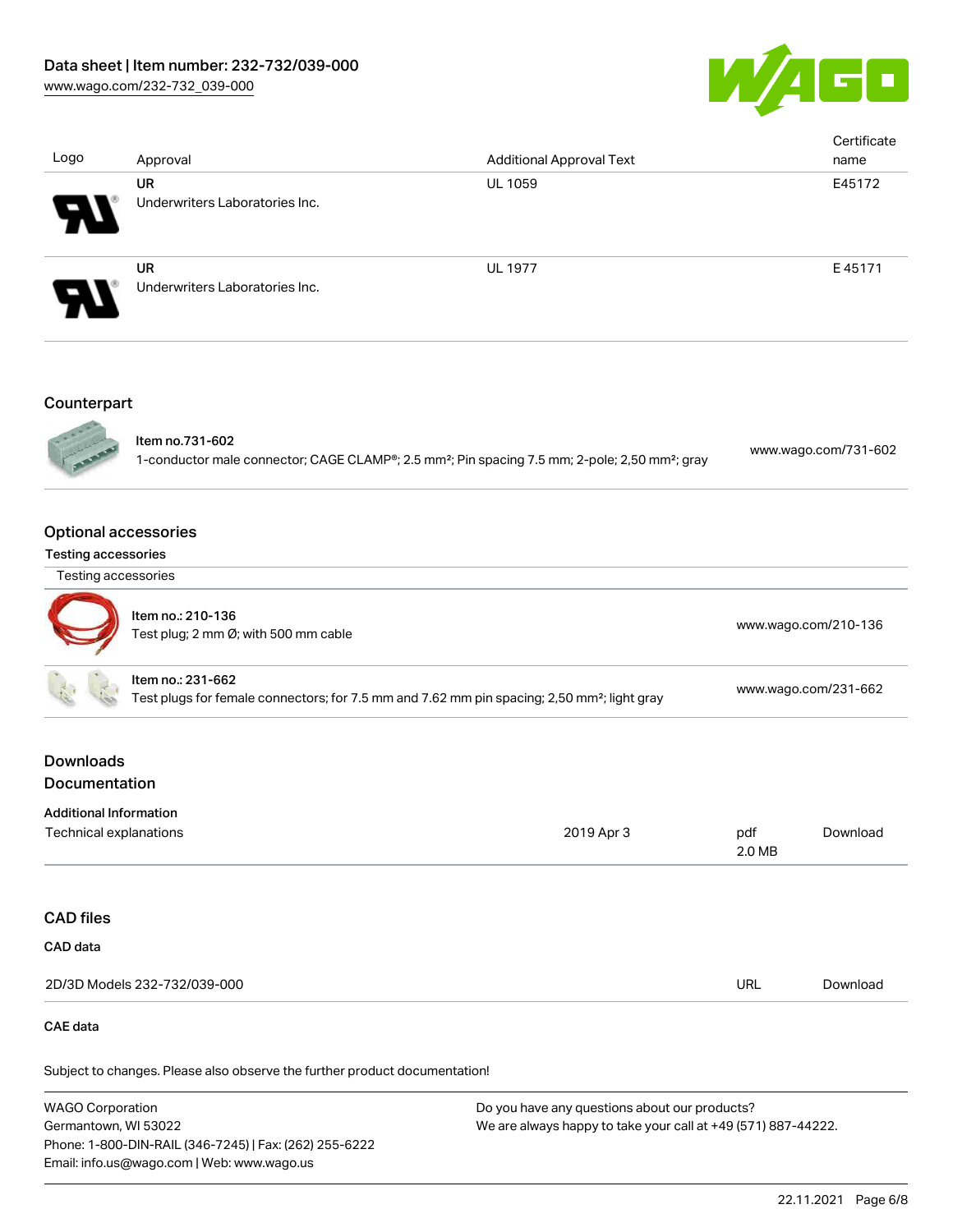[www.wago.com/232-732\\_039-000](http://www.wago.com/232-732_039-000)



| EPLAN Data Portal 232-732/039-000                                                                                                                                      | URL        | Download |
|------------------------------------------------------------------------------------------------------------------------------------------------------------------------|------------|----------|
| ZUKEN Portal 232-732/039-000                                                                                                                                           | <b>URL</b> | Download |
| EPLAN Data Portal 232-732/039-000                                                                                                                                      | URL        | Download |
| <b>PCB Design</b>                                                                                                                                                      |            |          |
| Symbol and Footprint 232-732/039-000                                                                                                                                   | <b>URL</b> | Download |
| CAx data for your PCB design, consisting of "schematic symbols and PCB footprints",<br>allow easy integration of the WAGO component into your development environment. |            |          |
| <b>Supported formats:</b>                                                                                                                                              |            |          |
| ш<br>Accel EDA 14 & 15                                                                                                                                                 |            |          |
| ш<br>Altium 6 to current version                                                                                                                                       |            |          |
| ш<br>Cadence Allegro                                                                                                                                                   |            |          |
| П<br>DesignSpark                                                                                                                                                       |            |          |
| ш<br>Eagle Libraries                                                                                                                                                   |            |          |
| ш<br>KiCad                                                                                                                                                             |            |          |
| a ka<br>Mentor Graphics BoardStation                                                                                                                                   |            |          |
| ш<br>Mentor Graphics Design Architect                                                                                                                                  |            |          |
| ш<br>Mentor Graphics Design Expedition 99 and 2000                                                                                                                     |            |          |
| ш<br>OrCAD 9.X PCB and Capture                                                                                                                                         |            |          |
| ц<br>PADS PowerPCB 3, 3.5, 4.X, and 5.X                                                                                                                                |            |          |
| PADS PowerPCB and PowerLogic 3.0<br>ш                                                                                                                                  |            |          |
| П<br>PCAD 2000, 2001, 2002, 2004, and 2006                                                                                                                             |            |          |
| ш<br>Pulsonix 8.5 or newer                                                                                                                                             |            |          |
| <b>STL</b>                                                                                                                                                             |            |          |
| 3D STEP                                                                                                                                                                |            |          |
| TARGET 3001!<br>щ                                                                                                                                                      |            |          |
| View Logic ViewDraw                                                                                                                                                    |            |          |
| ш<br>Quadcept                                                                                                                                                          |            |          |
| Zuken CadStar 3 and 4<br>П                                                                                                                                             |            |          |
| Ц<br>Zuken CR-5000 and CR-8000                                                                                                                                         |            |          |
| PCB Component Libraries (EDA), PCB CAD Library Ultra Librarian                                                                                                         |            |          |

Subject to changes. Please also observe the further product documentation!

WAGO Corporation Germantown, WI 53022 Phone: 1-800-DIN-RAIL (346-7245) | Fax: (262) 255-6222 Email: info.us@wago.com | Web: www.wago.us